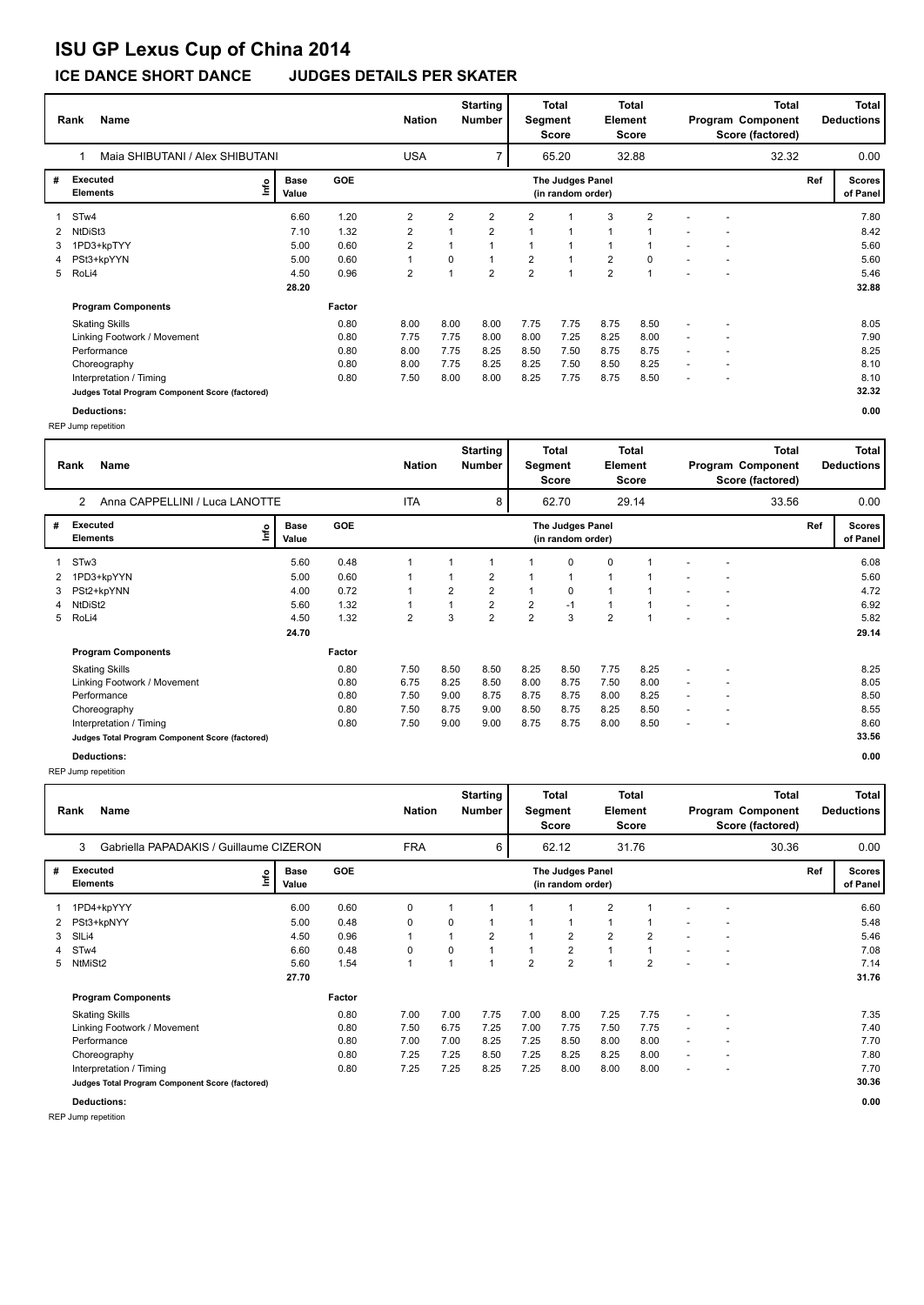# **ISU GP Lexus Cup of China 2014**

### **ICE DANCE SHORT DANCE JUDGES DETAILS PER SKATER**

| <b>Name</b><br>Rank                    |                                                 |                      |            |      | <b>Nation</b>  | <b>Starting</b><br><b>Number</b> | Total<br>Total<br>Element<br>Segment<br>Score<br>Score |                                       |      |                | <b>Total</b><br>Program Component<br>Score (factored) |  |       | Total<br><b>Deductions</b> |                      |
|----------------------------------------|-------------------------------------------------|----------------------|------------|------|----------------|----------------------------------|--------------------------------------------------------|---------------------------------------|------|----------------|-------------------------------------------------------|--|-------|----------------------------|----------------------|
| Elena ILINYKH / Ruslan ZHIGANSHIN<br>4 |                                                 |                      |            |      |                | 2                                |                                                        | 60.48                                 |      | 30.20          |                                                       |  | 30.28 |                            | 0.00                 |
| #                                      | Executed<br>١nf٥<br><b>Elements</b>             | <b>Base</b><br>Value | <b>GOE</b> |      |                |                                  |                                                        | The Judges Panel<br>(in random order) |      |                |                                                       |  |       | Ref                        | Scores  <br>of Panel |
|                                        | NtMiSt3                                         | 7.10                 | 1.32       |      |                | 0                                |                                                        |                                       | 2    | 2              |                                                       |  |       |                            | 8.42                 |
| 2                                      | STw4                                            | 6.60                 | 0.60       | 0    | 0              | $\overline{2}$                   | $\overline{2}$                                         | 0                                     | 1    | $\overline{2}$ |                                                       |  |       |                            | 7.20                 |
| 3.                                     | 1PD2+kpYNN                                      | 4.00                 | 0.36       | 0    | 0              | $\overline{2}$                   |                                                        | $-1$                                  | 1    | 1              |                                                       |  |       |                            | 4.36                 |
| 4                                      | PSt3+kpNYY                                      | 5.00                 | 0.36       | 0    | $\overline{1}$ | $\mathbf 0$                      |                                                        | $-1$                                  | 1    |                |                                                       |  |       |                            | 5.36                 |
| 5                                      | SILi4                                           | 4.50                 | 0.36       | 0    | 0              | $\overline{ }$                   |                                                        | $\mathbf 0$                           | 4    | 1              |                                                       |  |       |                            | 4.86                 |
|                                        |                                                 | 27.20                |            |      |                |                                  |                                                        |                                       |      |                |                                                       |  |       |                            | 30.20                |
|                                        | <b>Program Components</b>                       |                      | Factor     |      |                |                                  |                                                        |                                       |      |                |                                                       |  |       |                            |                      |
|                                        | <b>Skating Skills</b>                           |                      | 0.80       | 7.25 | 7.75           | 7.25                             | 7.50                                                   | 7.25                                  | 7.25 | 8.00           |                                                       |  |       |                            | 7.40                 |
|                                        | Linking Footwork / Movement                     |                      | 0.80       | 7.00 | 7.50           | 7.00                             | 7.75                                                   | 7.00                                  | 6.75 | 8.00           | ٠                                                     |  |       |                            | 7.25                 |
|                                        | Performance                                     |                      | 0.80       | 7.00 | 8.00           | 7.50                             | 8.00                                                   | 8.25                                  | 7.00 | 8.50           | $\overline{\phantom{a}}$                              |  |       |                            | 7.75                 |
|                                        | Choreography                                    |                      | 0.80       | 7.50 | 7.75           | 7.50                             | 8.25                                                   | 8.00                                  | 7.50 | 8.75           | $\overline{\phantom{a}}$                              |  |       |                            | 7.80                 |
|                                        | Interpretation / Timing                         |                      | 0.80       | 7.25 | 7.50           | 7.50                             | 8.25                                                   | 7.50                                  | 7.50 | 8.50           |                                                       |  |       |                            | 7.65                 |
|                                        | Judges Total Program Component Score (factored) |                      |            |      |                |                                  |                                                        |                                       |      |                |                                                       |  |       |                            | 30.28                |

**Deductions: 0.00** REP Jump repetition

REP Jump repetition

| <b>Name</b><br>Rank  |                                                 |                              |            | <b>Nation</b> |                | <b>Starting</b><br>Number | <b>Total</b><br><b>Total</b><br>Segment<br>Element<br><b>Score</b><br><b>Score</b> |                                       |                | <b>Total</b><br>Program Component<br>Score (factored) |                          |                          | <b>Total</b><br><b>Deductions</b> |     |                           |
|----------------------|-------------------------------------------------|------------------------------|------------|---------------|----------------|---------------------------|------------------------------------------------------------------------------------|---------------------------------------|----------------|-------------------------------------------------------|--------------------------|--------------------------|-----------------------------------|-----|---------------------------|
|                      | Shiyue WANG / Xinyu LIU<br>6                    |                              |            | <b>CHN</b>    |                | 3                         |                                                                                    | 49.50                                 |                | 25.50                                                 |                          |                          | 24.00                             |     | 0.00                      |
| #                    | <b>Executed</b><br><b>Elements</b>              | <b>Base</b><br>lnfo<br>Value | <b>GOE</b> |               |                |                           |                                                                                    | The Judges Panel<br>(in random order) |                |                                                       |                          |                          |                                   | Ref | <b>Scores</b><br>of Panel |
|                      | 1PD3+kpYYN                                      | 5.00                         | 0.24       | 1             | $\Omega$       | 0                         |                                                                                    | $\mathbf{1}$                          | 0              | 0                                                     |                          |                          |                                   |     | 5.24                      |
| $\mathbf{2}^{\circ}$ | PSt2+kpNYN                                      | 4.00                         | 0.00       | 0             | $\Omega$       | 0                         | 0                                                                                  | 0                                     | 0              | 0                                                     |                          | ٠                        |                                   |     | 4.00                      |
| 3                    | STw4                                            | 6.60                         | $-0.50$    | $-1$          | $-1$           | 0                         | $-1$                                                                               | $-1$                                  | $-1$           | $-1$                                                  | $\overline{\phantom{a}}$ | ٠                        |                                   |     | 6.10                      |
| $\overline{4}$       | CuLi4                                           | 4.50                         | 0.96       | 1             | $\overline{2}$ |                           | $\overline{2}$                                                                     | $\overline{2}$                        | $\overline{2}$ |                                                       | $\overline{\phantom{a}}$ | $\overline{\phantom{a}}$ |                                   |     | 5.46                      |
| 5                    | NtMiSt1                                         | 4.10                         | 0.60       | 1             |                |                           | $\overline{ }$                                                                     | 1                                     | 1              | 0                                                     |                          |                          |                                   |     | 4.70                      |
|                      |                                                 | 24.20                        |            |               |                |                           |                                                                                    |                                       |                |                                                       |                          |                          |                                   |     | 25.50                     |
|                      | <b>Program Components</b>                       |                              | Factor     |               |                |                           |                                                                                    |                                       |                |                                                       |                          |                          |                                   |     |                           |
|                      | <b>Skating Skills</b>                           |                              | 0.80       | 5.25          | 6.00           | 6.25                      | 6.25                                                                               | 6.25                                  | 6.75           | 5.25                                                  |                          |                          |                                   |     | 6.00                      |
|                      | Linking Footwork / Movement                     |                              | 0.80       | 5.25          | 5.50           | 5.75                      | 5.75                                                                               | 6.25                                  | 6.50           | 5.00                                                  | $\overline{a}$           | ٠                        |                                   |     | 5.70                      |
|                      | Performance                                     |                              | 0.80       | 5.50          | 6.25           | 6.50                      | 6.75                                                                               | 6.00                                  | 6.50           | 5.25                                                  | $\overline{\phantom{a}}$ | $\overline{\phantom{a}}$ |                                   |     | 6.15                      |
|                      | Choreography                                    |                              | 0.80       | 5.75          | 6.00           | 6.50                      | 6.50                                                                               | 6.00                                  | 6.75           | 5.50                                                  | $\overline{\phantom{a}}$ | ٠                        |                                   |     | 6.15                      |
|                      | Interpretation / Timing                         |                              | 0.80       | 5.75          | 5.75           | 6.25                      | 6.50                                                                               | 5.75                                  | 6.75           | 5.50                                                  |                          | ٠                        |                                   |     | 6.00                      |
|                      | Judges Total Program Component Score (factored) |                              |            |               |                |                           |                                                                                    |                                       |                |                                                       |                          |                          |                                   |     | 24.00                     |
|                      | <b>Deductions:</b>                              |                              |            |               |                |                           |                                                                                    |                                       |                |                                                       |                          |                          |                                   |     | 0.00                      |

REP Jump repetition

**Rank Name Total Nation Deductions Program Component Total Segment Score Total Element Score Total Score (factored) Starting Number** Alexandra PAUL / Mitchell ISLAM CAN CAN 5 56.46 28.22 **# Executed Elements Base Value GOE Scores The Judges Panel of Panel** 1 6.60 0.72 1 1 2 0 2 1 1 - - **Ref**  7.32 5 **(in random order)** 28.24 STw4 **Info** 5 56.46 28.22 28.24 0.00 2 1PD2+kpYNN 4.00 0.36 1 0 1 0 1 0 1 - - 4.36 3 PSt2+kpNYN 4.00 0.48 1 1 1 -1 1 1 0 - - 4.48 4 NtMiSt2 5.60 0.88 1 0 1 1 1 0 1 - - 6.48 5 RoLi4 4.50 1.08 1 2 2 2 2 1 2 - - 5.58  **24.70 Program Components**  Skating Skills 7.50 6.75 7.25 6.50 7.00 7.00 6.75 - - **Factor** 0.80 7.50 6.75 7.25 6.50 7.00 7.00 6.75 - - - - - - 6.95  **28.22** Linking Footwork / Movement 0.80 7.25 6.50 7.00 7.00 7.25 6.75 6.50 - - 6.90 Performance 0.80 8.50 6.75 7.25 6.50 7.50 7.25 7.00 - - 7.15 Choreography 0.80 8.50 7.00 7.50 7.00 7.50 7.00 7.00 - - 7.20 Interpretation / Timing 0.80 8.00 6.75 7.50 6.50 7.50 7.00 6.75 - - 7.10 **Judges Total Program Component Score (factored) Deductions: 0.00**